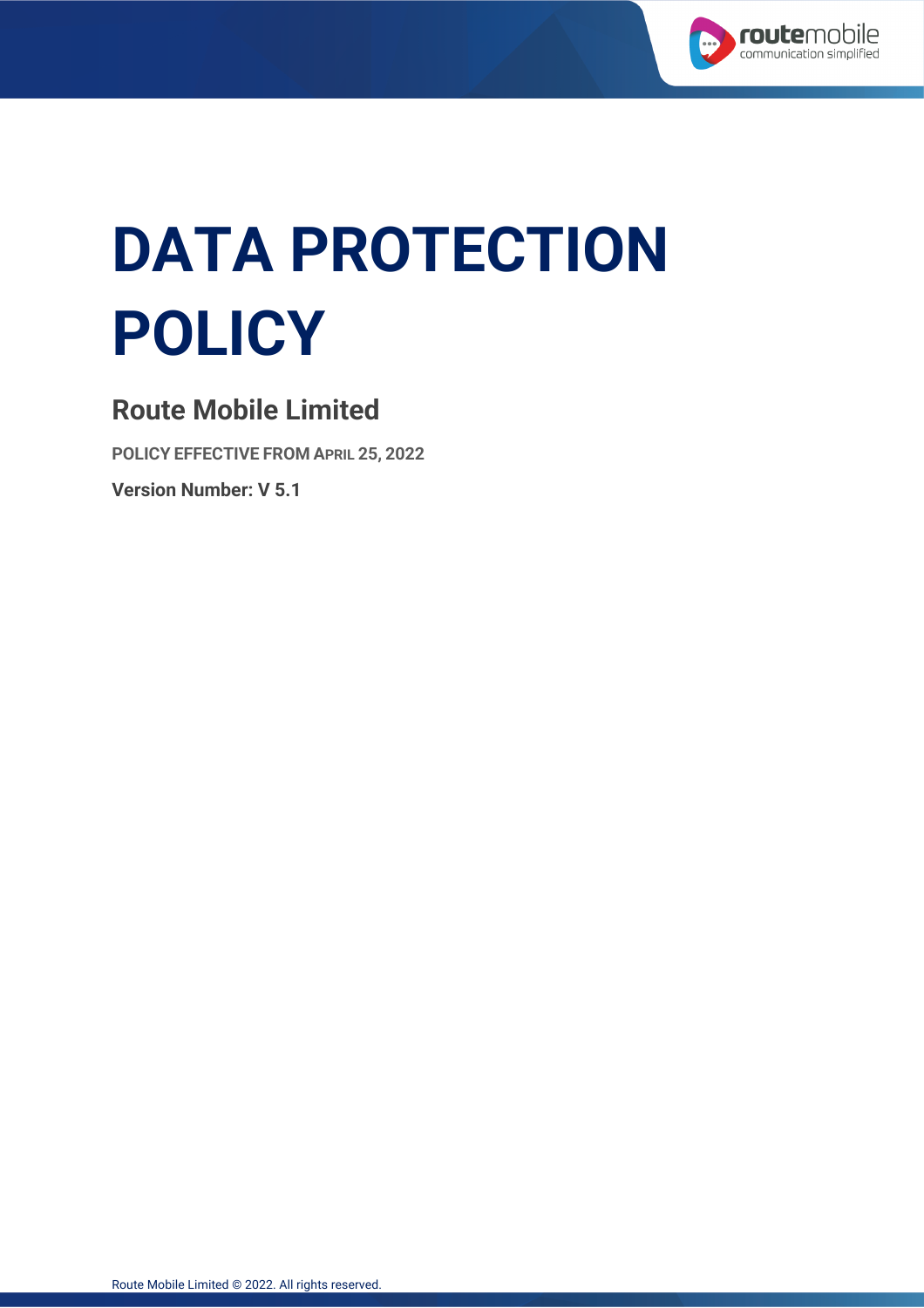

© 2022 Route Mobile Limited. All rights reserved

None of the sections of this document may be reproduced or transmitted in any form or by any means, electronic, mechanical, photocopying, recording or otherwise, without prior written permission of Route Mobile Limited.

#### **Route Mobile Limited**

3rd Floor, 4th Dimension Building, Mind Space, New Link Road, Malad (W), Mumbai-400 064, India.



info@routemobile.com

www.routemobile.com

+91-22-40337676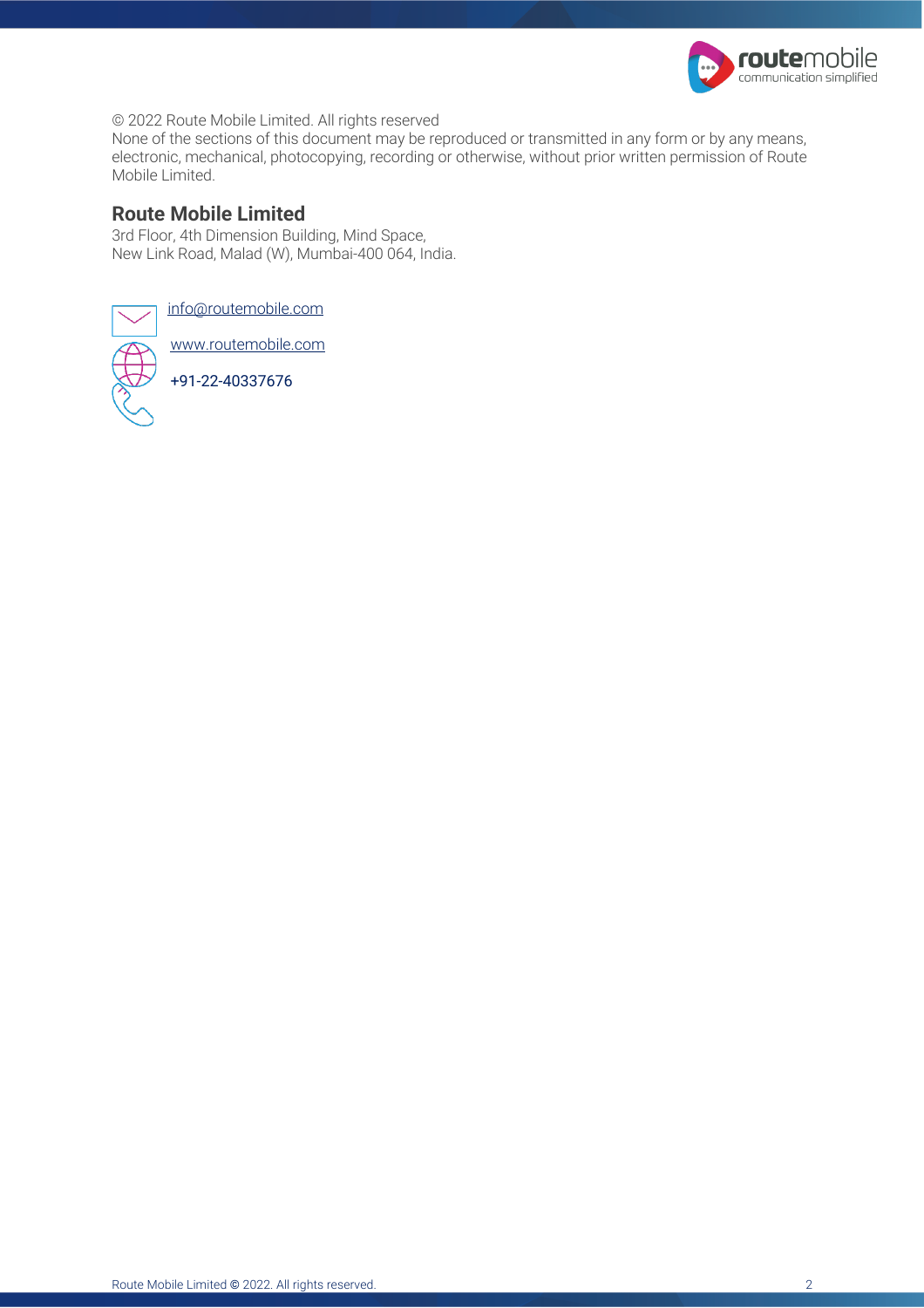

# **Document Control and Change Log**

| DOCUMENT CONTROL               |                           |  |
|--------------------------------|---------------------------|--|
| Document Name                  | Data Protection Policy    |  |
| Document Number                | RML/DPP/001               |  |
| <b>Version Number</b>          | V <sub>51</sub>           |  |
| <b>Effective Date</b>          | April 25, 2022            |  |
| <b>Security Classification</b> | Internal                  |  |
| Process Owner                  | D <sub>PO</sub>           |  |
| Reviewer                       | Head-Legal and Compliance |  |
| Approver                       | DP <sub>O</sub>           |  |

### **Document Control**

#### **Document Change Log**

| <b>Effective Date</b> | <b>Version Number</b> | <b>Change Summary</b>                                                                                                                                                                                             | Author                          | Approver              |
|-----------------------|-----------------------|-------------------------------------------------------------------------------------------------------------------------------------------------------------------------------------------------------------------|---------------------------------|-----------------------|
| May 14, 2018          | V1.0                  | Final version                                                                                                                                                                                                     | Third Party Consultant          | Mujahid<br>Rupani     |
| August 2, 2018        | V1.1                  | Updated DPO                                                                                                                                                                                                       | Third Party Consultant          | Manisha<br>Srivastava |
| July 31, 2019         | V <sub>2.0</sub>      | Updated DPO                                                                                                                                                                                                       | Third Party Consultant          | Mahesh<br>Kanniah     |
| May 29, 2020          | V3.0                  | Updated DPO                                                                                                                                                                                                       | Pratik Joshi                    | Rathindra Das         |
| December 23, 2020     | V3.1                  | Reviewed-No Changes                                                                                                                                                                                               | Pratik Joshi                    | Sammy<br>Mamdani      |
| June 7, 2021          | $V$ 4.0               | Updated<br>Clause<br>$V$ -<br>Transmission of Personal<br>Data to reflect EU SCC<br>effective June 4, 2021<br>Clause<br>Updated<br>$X-$<br>Processing<br>Security,<br>Technical<br>and<br>Organizational Measures | Compliance Team &<br><b>DPO</b> | <b>DPO</b>            |
| December 7, 2021      | $V$ 4.1               | Updated<br>Appendix<br>$1 -$<br>Privacy Team-DPC list                                                                                                                                                             | <b>DPO</b>                      | <b>DPO</b>            |
| February 14, 2022     | V <sub>5.0</sub>      | Updated<br>Appendix<br>$1 -$<br>Privacy Team-DPC list                                                                                                                                                             | Data Protection<br>Coordinator  | <b>DPO</b>            |
| April 25, 2022        | V <sub>5.1</sub>      | Updated<br>Appendix<br>$1 -$<br>Privacy Team-DPC list                                                                                                                                                             | Data Protection<br>Coordinator  | <b>DPO</b>            |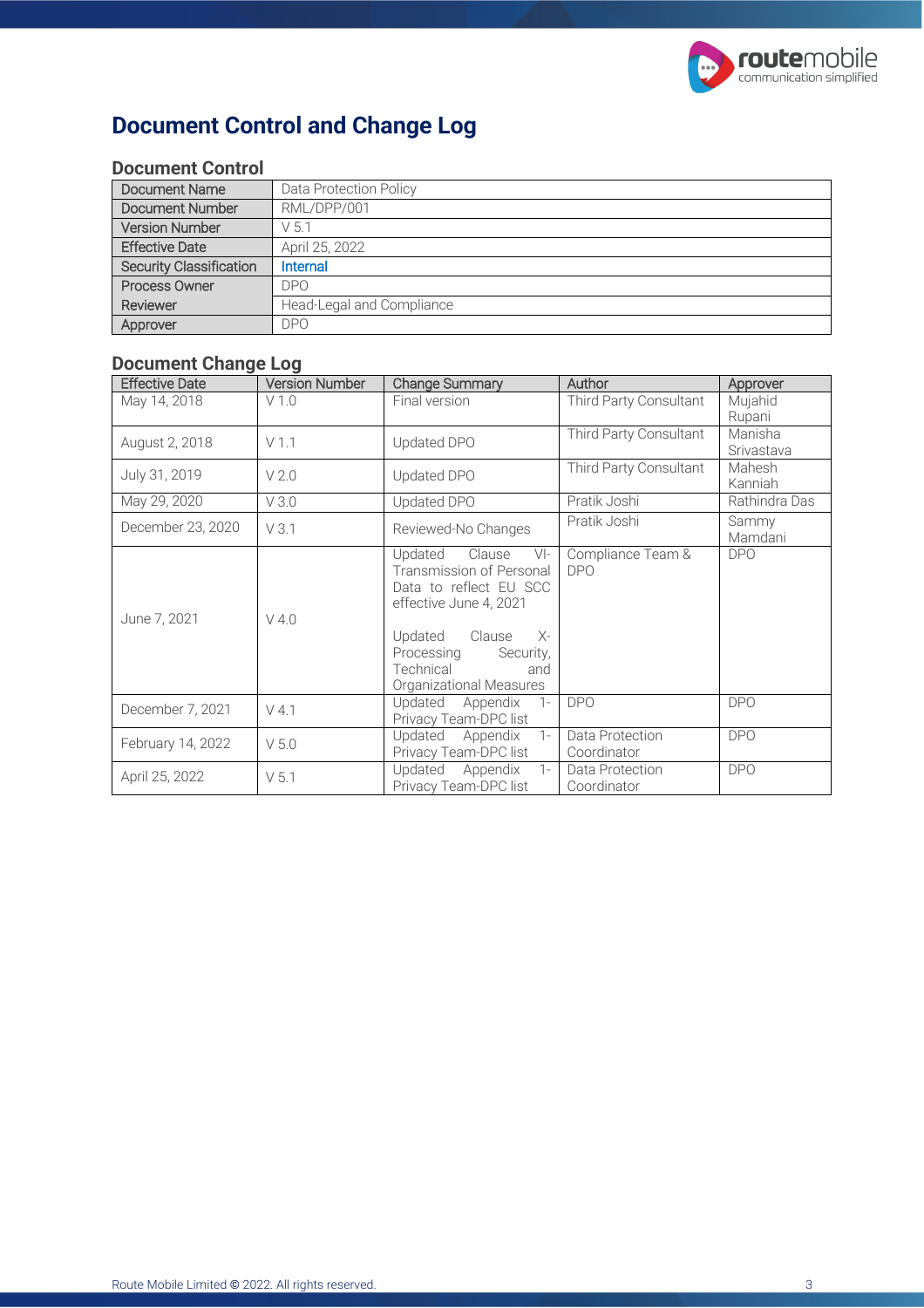

# **Contents**

| I.  |            |  |  |  |  |
|-----|------------|--|--|--|--|
| ΙΙ. |            |  |  |  |  |
| Ш.  |            |  |  |  |  |
| IV. |            |  |  |  |  |
| 1.  |            |  |  |  |  |
| 2.  |            |  |  |  |  |
| 3.  |            |  |  |  |  |
| 4.  |            |  |  |  |  |
| 5.  |            |  |  |  |  |
| 6.  |            |  |  |  |  |
| 7.  |            |  |  |  |  |
| V.  |            |  |  |  |  |
|     | 1.         |  |  |  |  |
|     | 1.1        |  |  |  |  |
|     | 1.2        |  |  |  |  |
|     | 1.3        |  |  |  |  |
|     | 1.4        |  |  |  |  |
|     | 1.5        |  |  |  |  |
|     | 1.6        |  |  |  |  |
|     | 1.7        |  |  |  |  |
|     | 1.8        |  |  |  |  |
|     | 2.         |  |  |  |  |
|     | 2.1        |  |  |  |  |
|     | 2.2        |  |  |  |  |
|     | 2.3        |  |  |  |  |
|     | 2.4        |  |  |  |  |
|     | 2.5        |  |  |  |  |
|     | 2.6        |  |  |  |  |
|     | 2.7<br>2.8 |  |  |  |  |
|     |            |  |  |  |  |
|     |            |  |  |  |  |
|     |            |  |  |  |  |
|     |            |  |  |  |  |
| IX. |            |  |  |  |  |
| Х.  |            |  |  |  |  |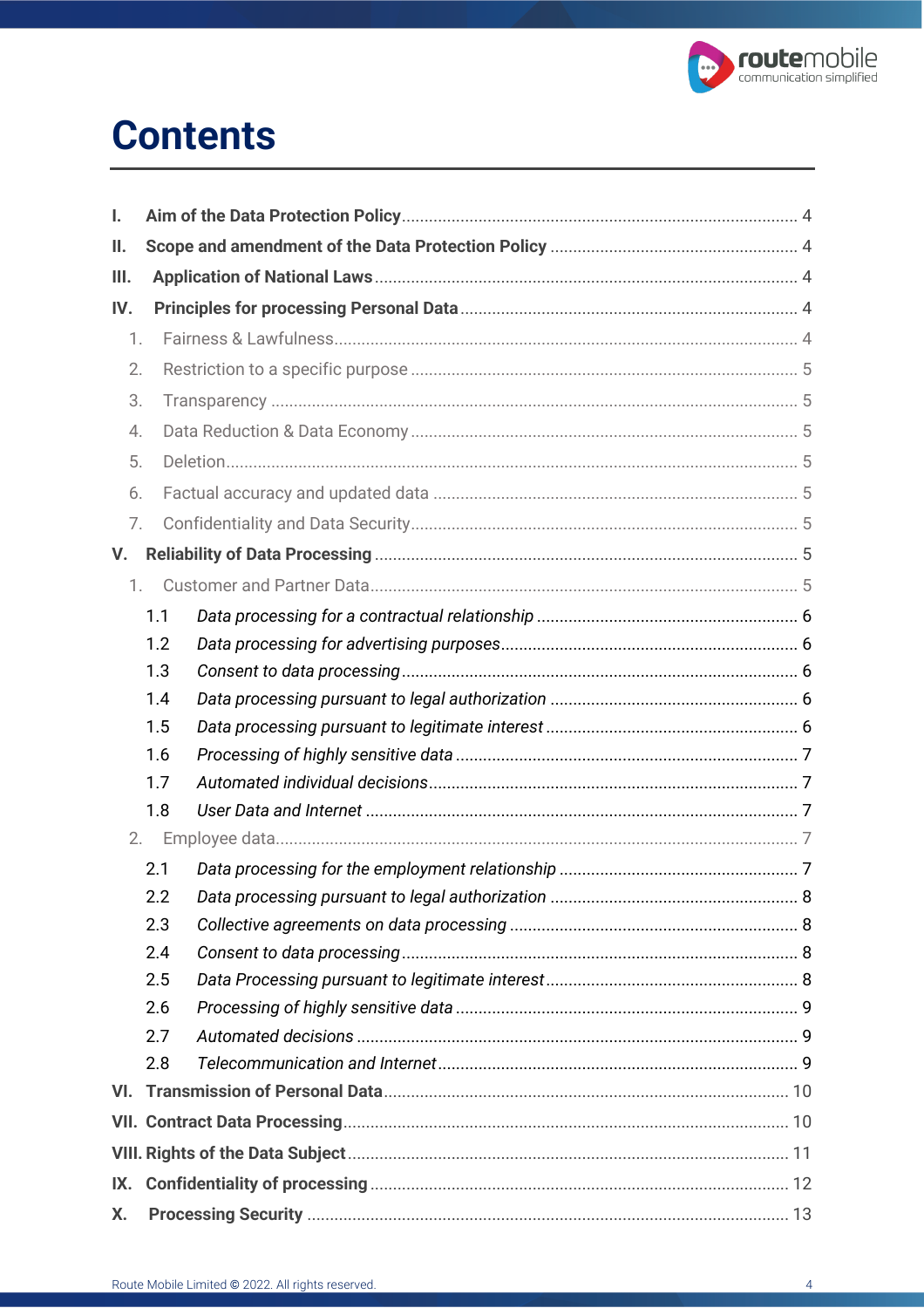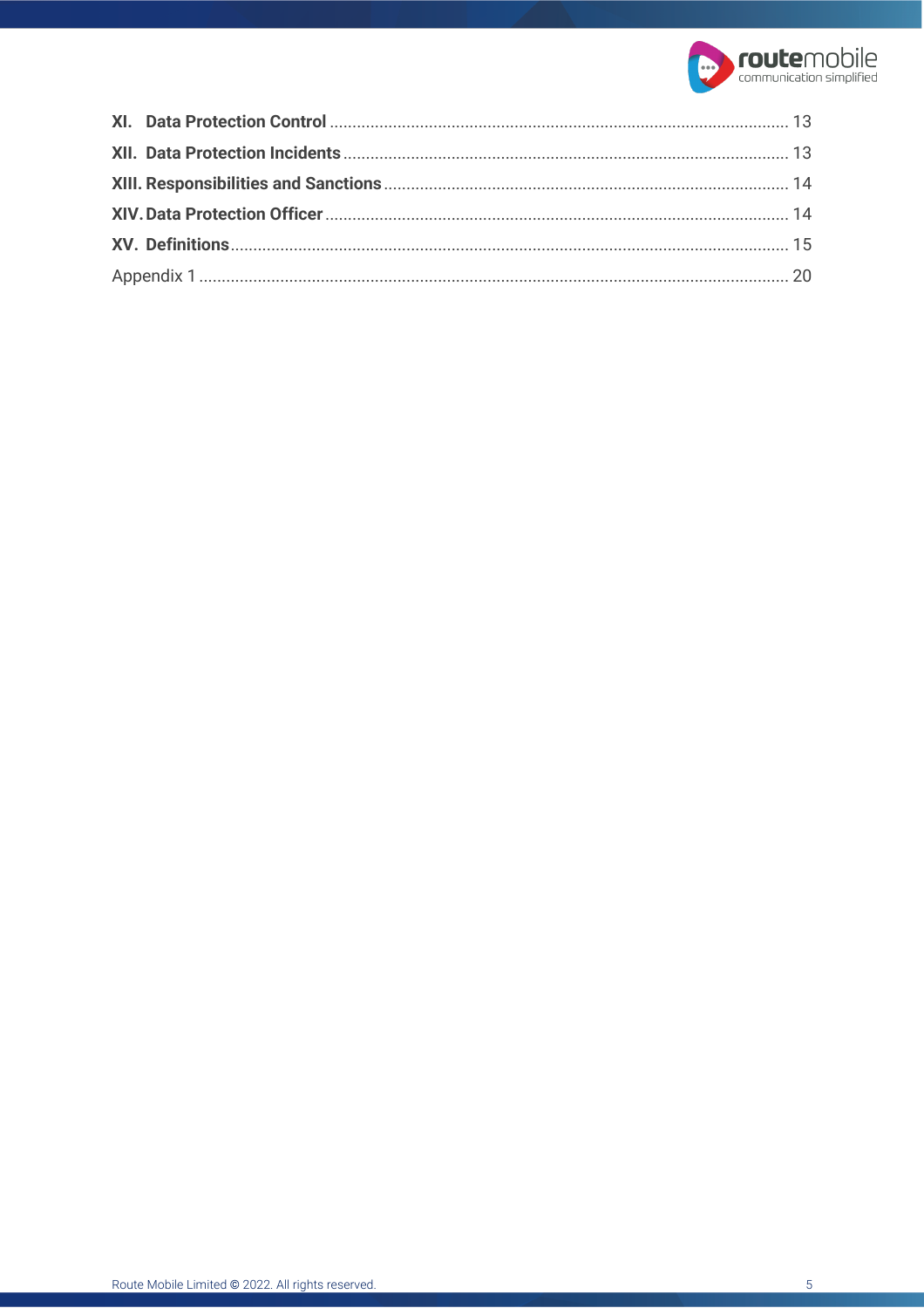

# **I. Aim of the Data Protection Policy**

As part of its corporate and social responsibility, Route Mobile Limited and its group companies, collectively "RML," are committed to international compliance with data protection laws. This Data Protection Policy applies worldwide to RML and is based on globally accepted, basic principles on data protection. Ensuring data protection is the foundation of trustworthy business relationships and the reputation of Route Mobile Limited as an attractive employer.

The Data Protection Policy provides one of the necessary framework conditions for crossborder data transmission among the group companies. It ensures the adequate level of data protection prescribed by the European Union Data Protection Directive, the General Data Protection Regulation (GDPR) and the national laws for cross-border data transmission, including in countries that do not yet have adequate data protection laws. The Board of the Company initially approved this policy at its meeting held on January 11, 2019, and further reviewed and approved the updated policy on February 14, 2022.

This policy shall be supervised and enforced by the Data Protection Officer and the Privacy Team listed in Appendix 1

# **II. Scope and amendment of the Data Protection Policy**

This Data Protection Policy applies to all offices and companies of Route Mobile Limited and their employees, collectively "RML." The Data Protection Policy extends to all processing of Personal Data.

Individual Group companies are not entitled to adopt regulations that deviate from this Data Protection Policy. Additional Data Protection Policies can be created in agreement with the Data Protection Officer only if required by applicable national laws. This Data Protection Policy can be amended in coordination with the Data Protection Officer and will be reported immediately to all group companies.

# **III.Application of National Laws**

This Data Protection Policy comprises the internationally accepted data privacy principles including GDPR without replacing the existing national laws. It supplements the national data privacy laws for jurisdictions in which RML operates.

Each Company of the Route Mobile Group is responsible for compliance with this Data Protection Policy and the legal obligations. If there is reason to believe that legal obligations contradict the duties under this Data Protection Policy, the relevant group company must inform the Data Protection Officer. In the event of conflicts between national legislation and the Data Protection Policy, Route mobile will work with the relevant group company to find a practical solution that meets the purpose of the Data Protection Policy and the GDPR.

# **IV.Principles for processing Personal Data**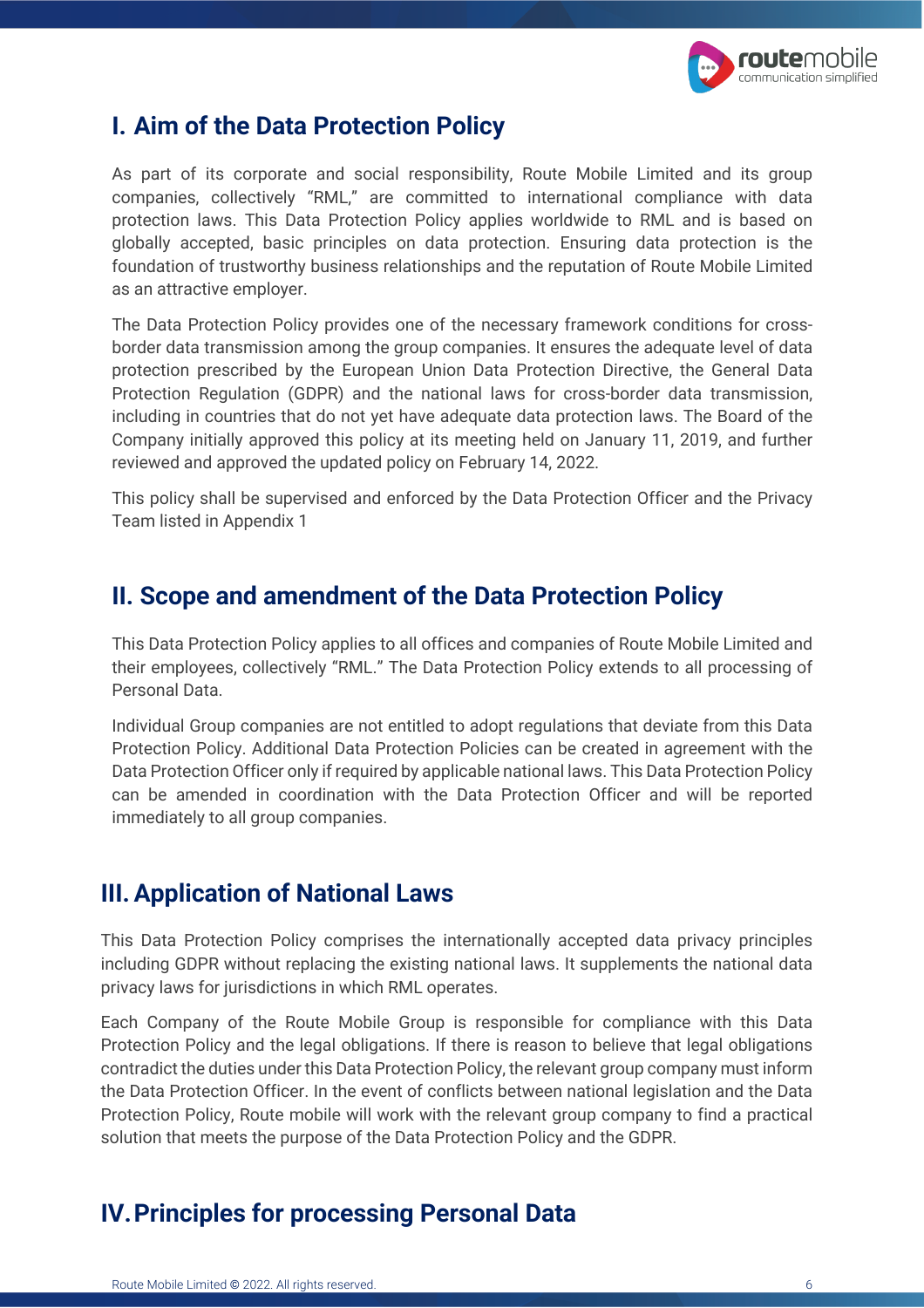

#### **1. Fairness & Lawfulness**

When processing personal data, the individual rights of the data subjects must be protected. Personal data must be collected and processed in a legal and fair manner.

#### **2. Restriction to a specific purpose**

Personal Data must be processed only for the purpose that was defined before the data was collected. Subsequent changes to the purpose are only possible to a limited extent and requires substantiation.

#### **3. Transparency**

The Data Subject must be informed of how his/her data is being handled. In general, personal data must be collected directly from the individual concerned. When the data is collected, the data subject must either be aware of, or informed of:

- $\blacktriangleright$  The identity of the Data Controller.
- $\blacktriangleright$  The purpose of Data processing.
- ▶ Third parties or categories of third parties to whom the data might be transmitted.

#### **4. Data Reduction & Data Economy**

Before processing personal data, you must determine whether and to what extent the processing of personal data is necessary in order to achieve the purpose for which it is undertaken. Where the purpose allows and where the expense involved is in proportion with the goal being pursued, anonymized or statistical data must be used. Personal data may not be collected in advance and stored for potential future purposes unless required or permitted by the national law and GDPR.

#### **5. Deletion**

Personal Data that is no longer needed after the expiration of legal or business process-related periods must be deleted. There may be an indication of interests that merit protection or historical significance of this data in individual cases. If so, data must remain on file until the interests that merit protection have been clarified legally, or the corporate archive has evaluated to determine whether it must be retained for historical purposes.

#### **6. Factual accuracy and updated data**

Personal data on file must be correct, complete, and - if necessary – kept up to date. Suitable steps must be taken to ensure that inaccurate or incomplete data are deleted, corrected, supplemented or updated. Data subject has the right to access and update his data thru a request to the Data Protection officer.

#### **7. Confidentiality and Data Security**

Personal Data is subject to data secrecy. It must be treated as confidential on a personal level and secured with suitable organizational and technical measures to prevent unauthorized access, illegal processing or distribution, as well as accidental loss, modification or destruction.

# **V. Reliability of Data Processing**

Collecting, processing and using personal data is permitted only under the following legal bases. One of these legal bases is also required if the purpose of collecting, processing and using the personal data is to be changed from the original purpose.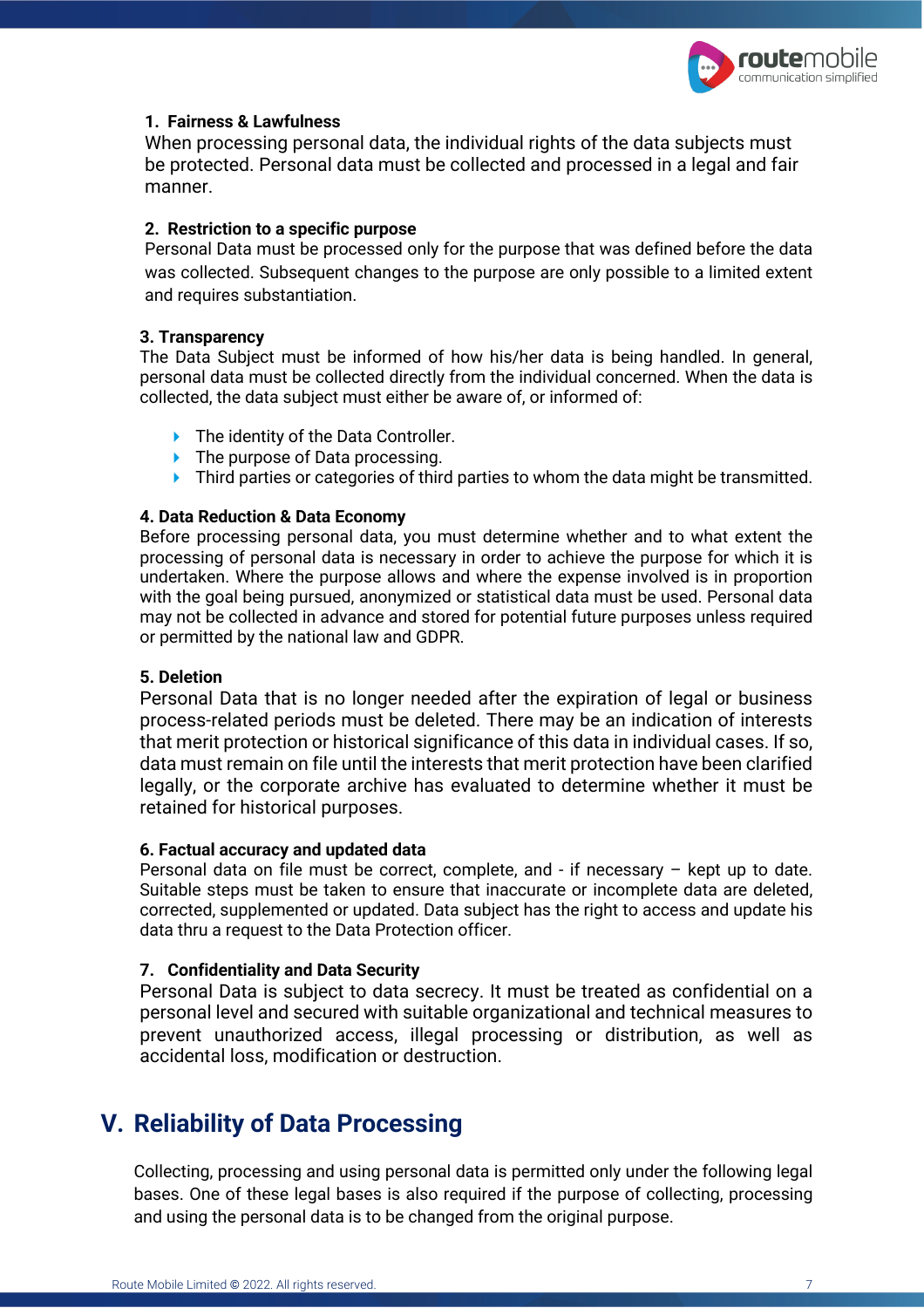

#### **1. Customer and Partner Data**

#### **1.1 Data processing for a contractual relationship**

Personal data of the relevant prospects, customers and partners can be processed in order to establish, execute and terminate a contract. This also includes advisory services for the partner under the contract if this is related to the contractual purpose. Prior to a contract – during the contract initiation phase – personal data can be processed to prepare bids or purchase orders or to fulfil other requests of the prospect that relate to contract conclusion. Prospects can be contacted during the contract preparation process using the information that they have provided. Any restrictions requested by the prospects must be complied with. For advertising measures beyond that, you must observe the following requirements under V.1.2.

#### **1.2 Data processing for advertising purposes**

If the data subject contacts a Route Mobile company to request information (e.g. request to receive information material about a product), data processing to meet this request is permitted.

Customer loyalty or advertising measures are subject to further legal requirements. Personal data can be processed for advertising purposes or market and opinion research, provided that this is consistent with the purpose for which the data was originally collected. The data subject must be informed about the use of his/her data for advertising purposes. If data is collected only for advertising purposes, the disclosure from the data subject is voluntary. The data subject shall be informed that providing data for this purpose is voluntary. When communicating with the data subject, consent shall be obtained from him/her to process the data for advertising purposes. When giving consent, data subject should be given a choice among available forms of contact such as regular mail, e-mail and phone (Consent, see V.1.3)

If the data subject refuses the use of his/her data for advertising purposes, it can no longer be used for these purposes and must be blocked from use for these purposes. Any other restrictions from specific countries regarding the use of data for advertising purposes must be observed.

#### **1.3 Consent to data processing**

Data can be processed following consent by the data subject. Before giving consent, the data subject must be informed in accordance with IV.3. of this Data Protection Policy. The declaration of consent must be obtained in writing or electronically for the purposes of documentation. In some circumstances, such as telephone conversations, consent can be given verbally. The granting of consent must be documented.

#### **1.4 Data processing pursuant to legal authorization**

The processing of personal data is also permitted if national legislation requests, requires or allows this. The type and extent of data processing must be necessary for the legally authorized data processing activity, and must comply with the relevant statutory provisions.

#### **1.5 Data processing pursuant to legitimate interest**

Personal data can also be processed if it is necessary for a legitimate interest of Route Mobile. Legitimate interests are generally of a legal (e.g. collection of outstanding receivables) or commercial nature (e.g. avoiding breaches of contract). Personal data may not be processed for the purposes of a legitimate interest if, in individual cases, there is evidence that the interests of the data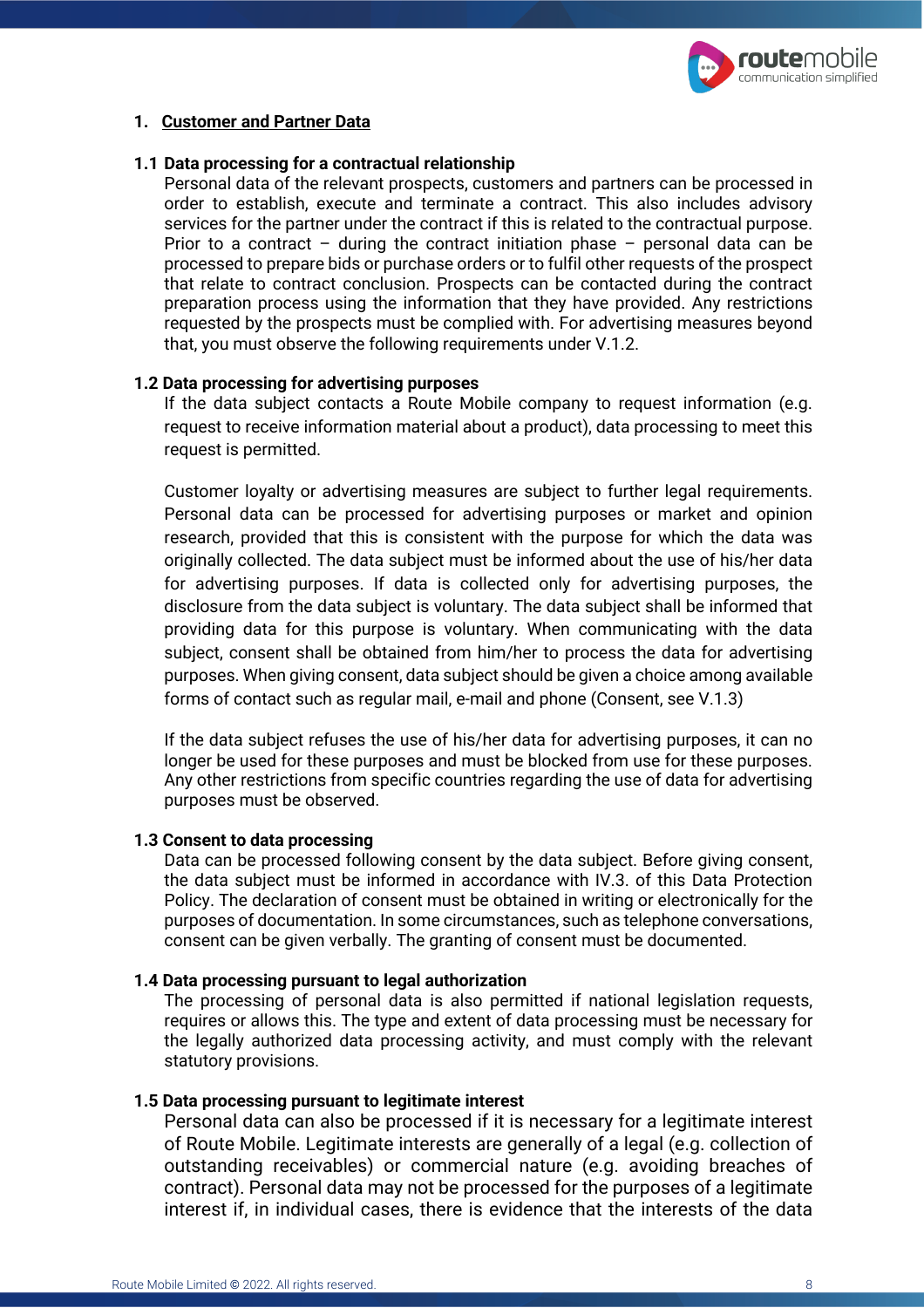

subject merit protection, and that this takes precedence. Before data is processed, it is necessary to determine whether there are interests that merit protection.

#### **1.6 Processing of highly sensitive data**

Highly sensitive personal data can be processed only if the law requires this or the data subject has given express consent. This data can also be processed if it is mandatory for asserting, exercising or defending legal claims regarding the data subject. If there are plans to process highly sensitive data, the Data Protection Officer must be informed in advance.

#### **1.7 Automated individual decisions**

Automated processing of personal data that is used to evaluate certain aspects (e.g. credit worthiness) cannot be the sole basis for decisions that have negative legal consequences or could significantly impair the data subject. The data subject must be informed of the facts and results of automated individual decisions and the possibility to respond. To avoid erroneous decisions, a test and plausibility check must be made by an employee.

#### **1.8 User Data and Internet**

If personal data is collected, processed and used on websites and in apps, the data subjects must be informed of this in a privacy statement and, if applicable, information about cookies. The privacy statement and any cookie information must be integrated so that it is easy to identify, directly accessible and consistently available for the data subjects.

If user profiles (tracking) are created to evaluate the use of websites and apps, the data subject must always be informed accordingly in the privacy statement. Personal tracking may only be effected if it is permitted under national law or upon consent of the data subject. If tracking uses a pseudonym, the data subject should be given the chance to opt out in the privacy statement.

If website or apps can access personal data in an area restricted to registered users, the identification and authentication of the data subject must offer sufficient protection during access.

#### **2. Employee data**

#### **2.1 Data processing for the employment relationship**

In employment relationships, personal data can be processed if needed to initiate, carry out and terminate the employment agreement. When initiating an employment relationship, the applicant's personal data can be processed. If the candidate is rejected, his/her data must be deleted in observance of the required retention period, unless the applicant has agreed to remain on file for a future selection process. Consent is also needed to use the data for further application processes or before sharing the application with other group companies.

In the existing employment relationship, data processing must always relate to the purpose of the employment agreement if none of the following circumstances for authorized data processing apply.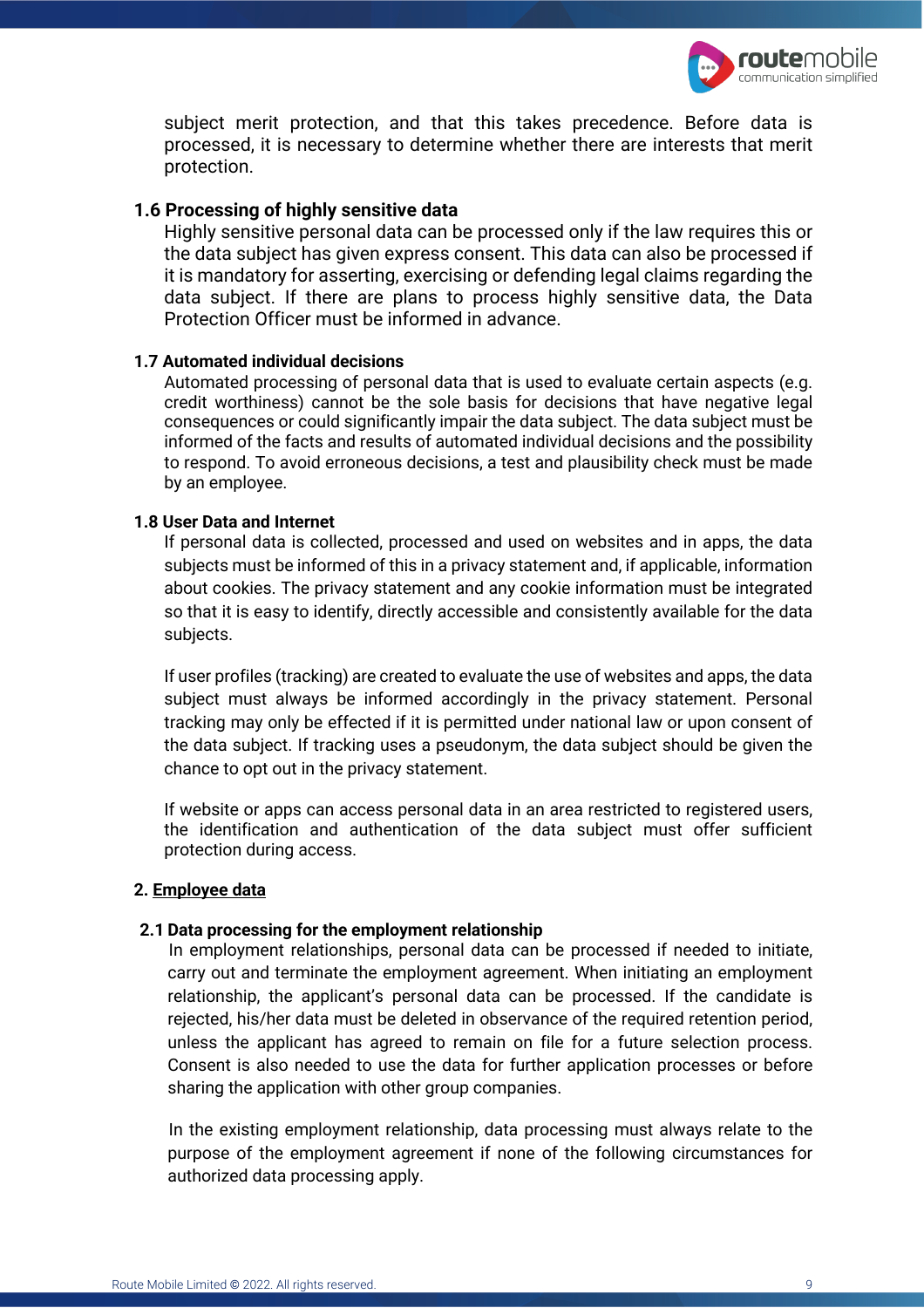

If it should be necessary during the application procedure to collect information on an applicant from a third party, the requirements of the corresponding national laws have to be observed along with the requirements of the GDPR. In cases of doubt, consent must be obtained from the data subjects.

There must be legal authorization to process personal data that is related to the employment relationship but was not originally part of performance of the employment agreement. This can include legal requirements, collective regulations with employee representatives, consent of the employee, or the legitimate interest of the company.

#### **2.2 Data processing pursuant to legal authorization**

The processing of personal employee data is also permitted if national legislation requests, requires or authorizes this. The type and extent of data processing must be necessary for the legally authorized data processing activity, and must comply with the relevant statutory provisions. If there is some legal flexibility, the interests of the employee that merit protection must be taken into consideration.

#### **2.3 Collective agreements on data processing**

If a data processing activity exceeds the purpose of fulfilling a contract, it may be permissible if authorized through a collective agreement. Collective agreements are pay scale agreements or agreements between employers and employee representatives, within the scope allowed under the relevant employment law. The agreements must cover the specific purpose of the intended data processing activity, and must be drawn up within the parameters of GDPR.

#### **2.4 Consent to data processing**

Employee data can be processed upon consent of the person concerned. Declarations of consent must be submitted voluntarily. Involuntary consent is void. The declaration of consent must be obtained in writing or electronically for the purposes of documentation. In certain circumstances, consent may be given verbally, in which case it must be properly documented. In the event of informed, voluntary provisions of data by the relevant party, consent can be assumed if national laws do not require express consent. Before giving consent, the data subject must be informed in accordance with IV.3.of this Data Protection Policy.

#### **2.5 Data Processing pursuant to legitimate interest**

Personal data can also be processed if it is necessary to enforce a legitimate interest of Route Mobile. Legitimate interests are generally of a legal (e.g. filing, enforcing or defending against legal claims) or financial (e.g. valuation of companies) nature.

Personal data may not be processed based on a legitimate interest if, in individual cases, there is evidence that the interests of the employee merit protection. Before data is processed, it must be determined whether there are interests that merit protection.

Control measures that require processing of employee data can be taken only if there is a legal obligation to do so or there is a legitimate reason. Even if there is a legitimate reason, the proportionality of the control measure must also be examined. The justified interests of the company in performing the control measure (e.g. compliance with legal provisions and internal company rules) must be weighed against any interests meriting protection that the employee affected by the measure may have in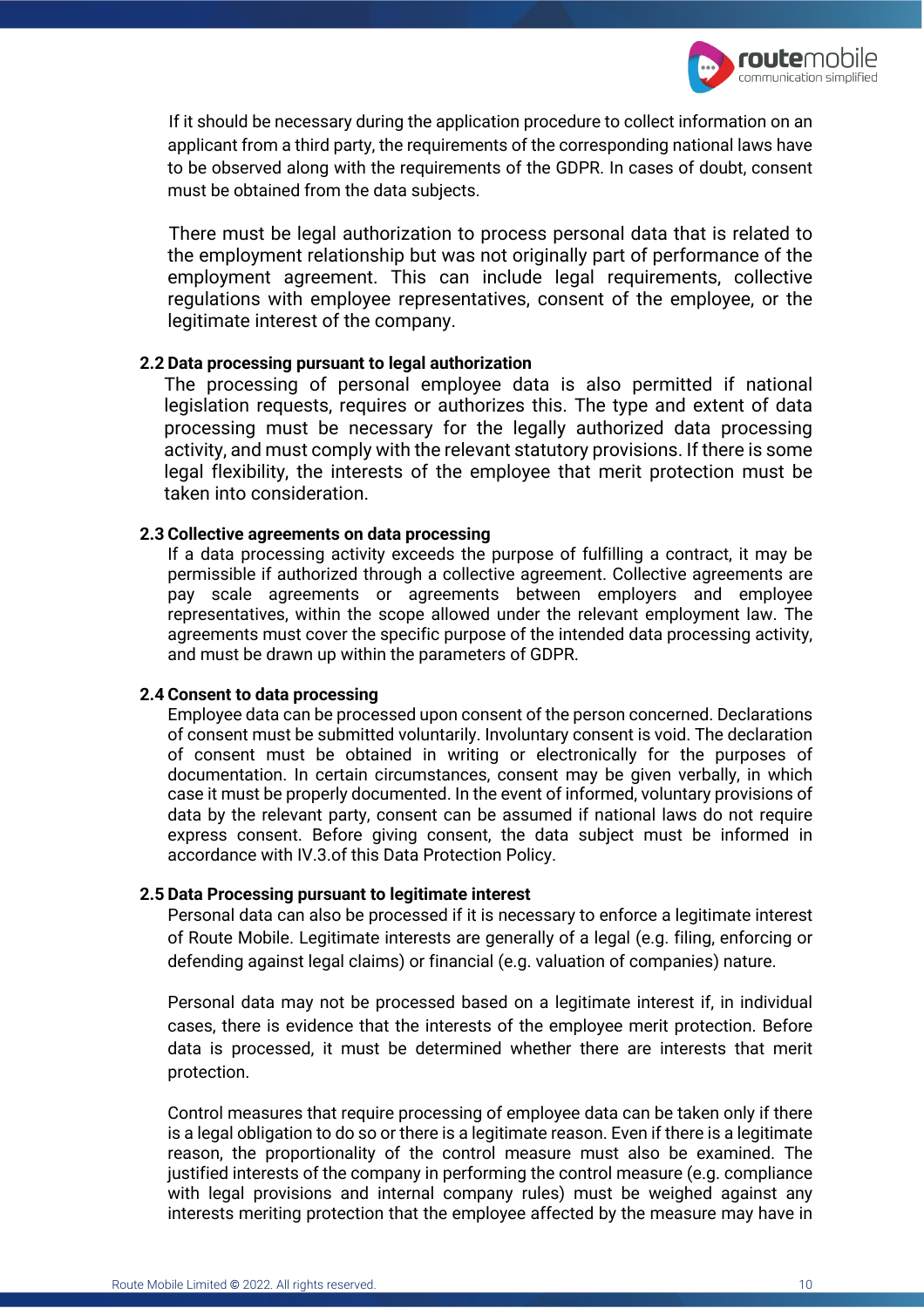

its exclusion, and cannot be performed unless appropriate. The legitimate interests of the company and any interests of the employee meriting protection must be identified and documented before any measures are taken. Moreover, any additional requirements under national law (e.g. rights of co-determination for the employee representatives and information rights of the data subjects) must be taken into account.

#### **2.6 Processing of highly sensitive data**

Highly sensitive personal data can be processed only under certain conditions. Highly sensitive data is data about racial and ethnic origin, political beliefs, religious or philosophical beliefs, union membership, and the health and sexual life of the data subject. Under national law, further data categories can be considered highly sensitive or the content of the data categories can be filled out differently. Moreover, data that relates to a crime can often be processed only under special requirements under national law.

The processing must be expressly permitted or prescribed under national law. Additionally, processing can be permitted if it is necessary for the responsible authority to fulfil its rights and duties in the area of employment law. The employee can also expressly consent to processing.

If there are plans to process highly sensitive data, the Data Protection officer must be informed in advance.

#### **2.7 Automated decisions**

If personal data is processed automatically as part of the employment relationship, and specific personal details are evaluated (e.g. as part of personal selection or the evaluation of skills profiles), this automatic processing cannot be the sole basis for decisions that would have negative consequences or significant problems for the affected employee. To avoid erroneous decisions, the automated process must ensure that a natural person evaluates the content of the situation, and that this evaluation is the basis for the decision. The data subject must also be informed of the facts and results of automated individual decisions and the possibility to respond.

#### **2.8 Telecommunication and Internet**

Telephone equipment, e-mail addresses, intranet and internet along with internal social networks are provided by the company primarily for work-related assignments. They are a tool and company resource. They can be used within the applicable legal regulations and internal company policies. In the event of authorized use for private purposes, the laws on secrecy of telecommunications and the relevant national telecommunication laws must be observed if applicable.

There will be no general monitoring of telephone and e-mail communications or internet/intranet use. To defend against attacks on the IT infrastructure or individual users, protective measures can be implemented for the connections to the Route Mobile network that block technically harmful content or that analyse the attack patterns. For security reasons, the use of telephone equipment, e-mail addresses, the internet/intranet and internal social networks can be logged for a temporary period. Evaluations of this data from a specific person can be made only in a concrete, justified case of suspected violation of laws or policies of Route Mobile. The evaluations can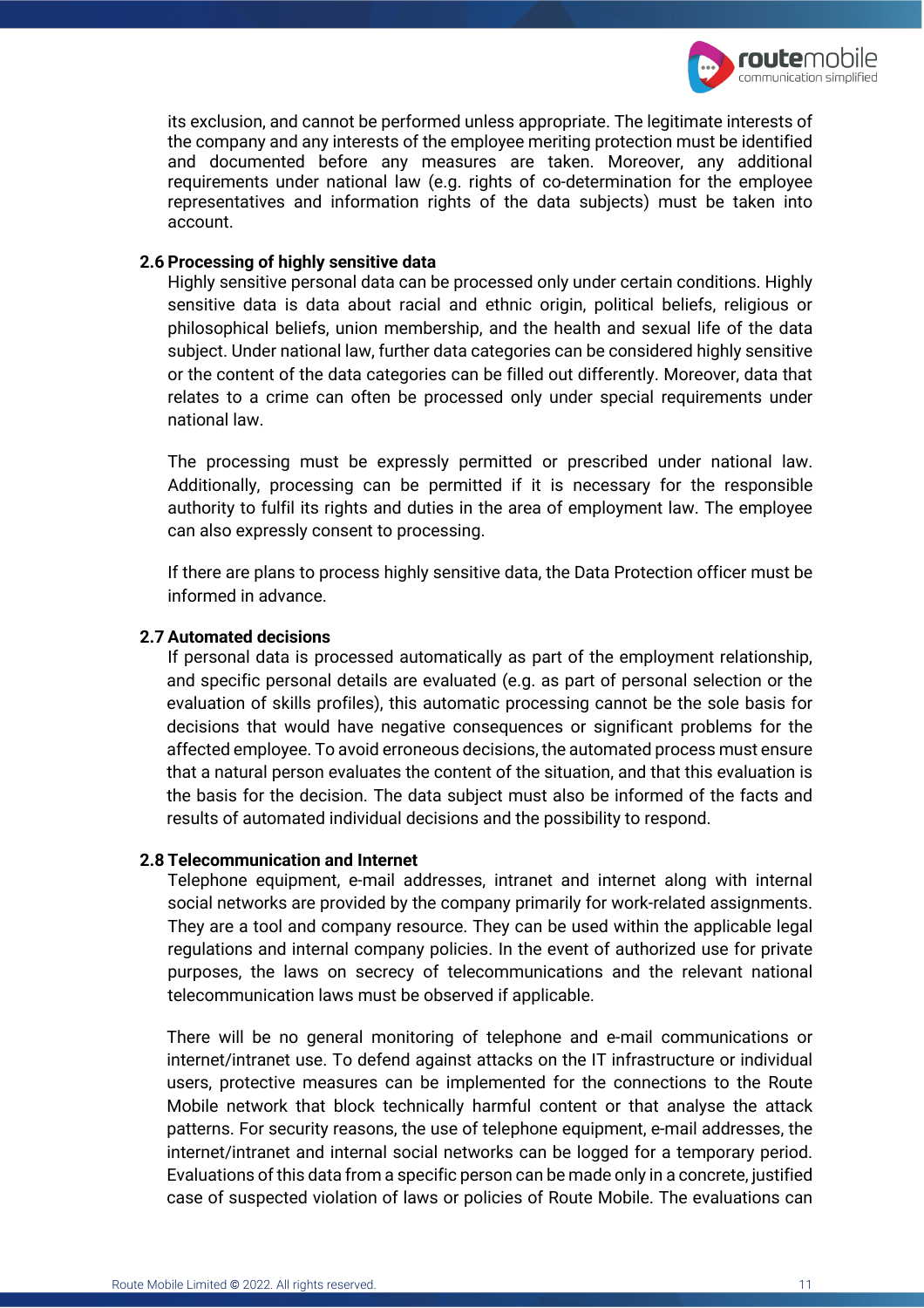

be conducted only by investigating departments while ensuring that the principle of proportionality is met. The relevant national laws must be observed in the same manner as the GDPR regulations.

# **VI.Transmission of Personal Data**

A Data Processing Agreement shall be executed by all parties (RML, its customers, and its vendors/partners) to whom data is transferred for provisioning of any services provided by RML.

All data transfers from the EU to third countries shall be governed according to the new EU Standard Contractual Clauses (SCCs) published by the European Commission on June 4, 2021.

Transmission of Personal Data to recipients outside or inside RML is subject to the authorization requirements for processing personal data under Section V. The data recipient must be required to use the data only for the defined purposes.

In the event that the data is transmitted to a recipient outside RML to a third country, the party in this country to whom data is being transmitted must agree to maintain a data protection level equivalent to this Data Protection Policy. This does not apply if transmission is based on a legal obligation. A legal obligation of this kind can be based on the laws of the domiciliary country of the Group company transmitting the data. In the alternative, the laws of the domiciliary country of the group company can acknowledge the purpose of data transmission based on the legal obligations of a third country.

If data is transmitted by a third country to Route Mobile, it must be ensured that the data can be used for the intended purpose.

If personal data is transferred from a group company with its registered office in the European Union/European Economic Area to a group company with its registered office outside of the European Economic Area (third country), the company importing the data is obligated to cooperate with any enquiries made by the relevant supervisory authority in the country in which the party exporting the data has its registered office, and to comply with any observations made by the supervisory authority with regard to the processing of the transmitted data. The same applies to the data transmission by group companies from other countries. If they are a part of an international certification system for binding corporate rules on data protection, they must ensure cooperation with the relevant auditing offices and agencies. Participation in such certification systems must be agreed with the Data Protection Officer.

In the event that a data subject claims that this Data Protection Policy has been breached by the group company located in a third country that is importing the data, the group company located in the European Economic Area that is exporting the data undertakes to support the party concerned, whose data was collected in the European Economic Area, in establishing the facts of the matter and also asserting his/her rights in accordance with this policy against the group company importing the data. In addition the data subject is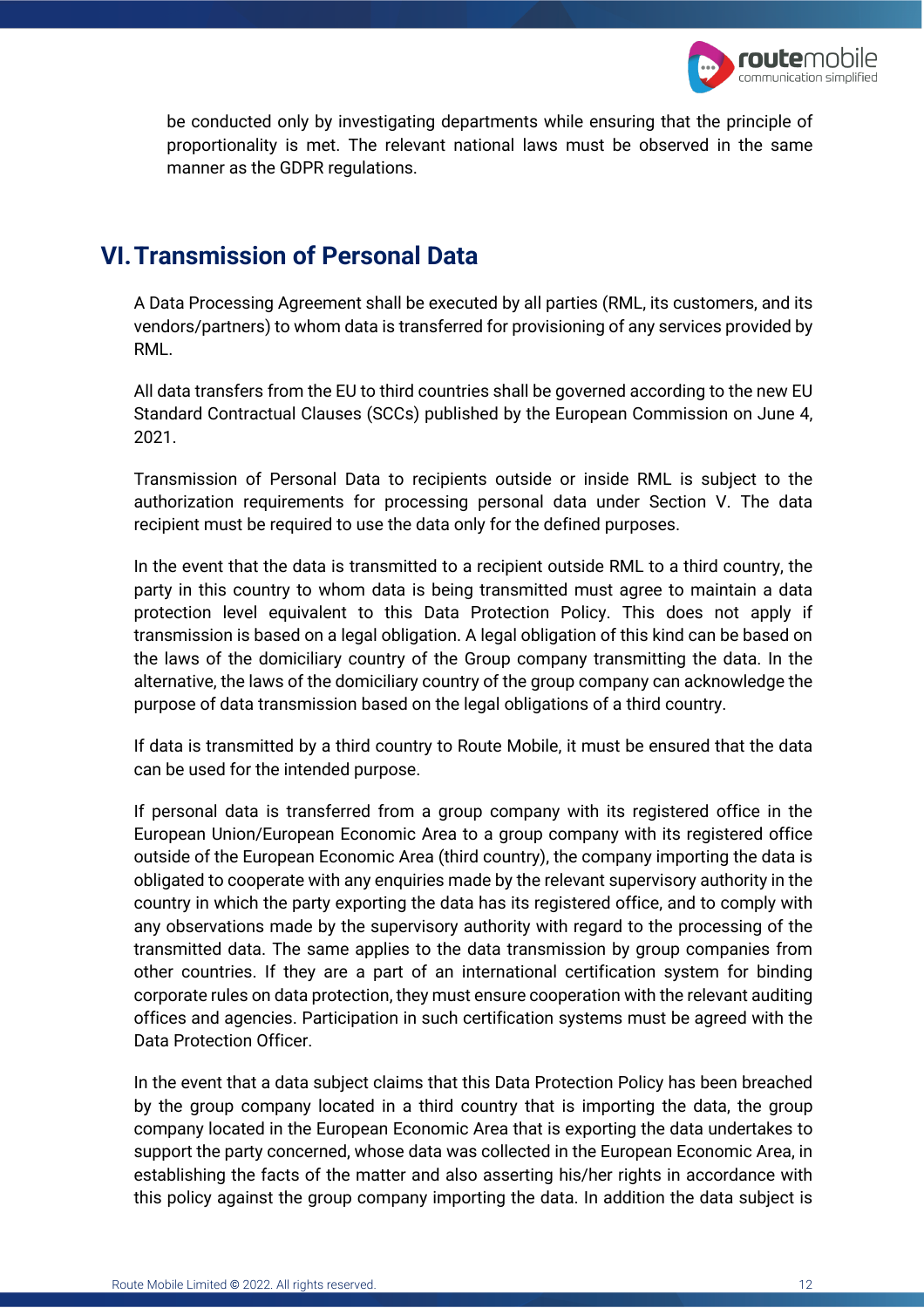

also entitled to assert his or her rights against the group company exporting the data. In the event of claims of a violation, the company exporting the data must document to the data subject that the company importing the data in a third country (in the event that the data is further processed after receipt) did not violate this Data Protection Policy.

In the case of personal data being transmitted from a group company located in the European Economic Area to a group company located in a third country, the data controller transmitting the data shall be held liable for any violations of this policy committed by the group company located in a third country with regard to the data subject whose data was collected in the European Economic Area, as if the violation had been committed by the Data Controller transmitting the data. The legal venue is the responsible court where the company exporting the data is located.

# **VII. Contract Data Processing**

Data processing on behalf means that a provider is hired to process personal data, without being assigned responsibility for the related business process. In these cases, an agreement on Data Processing on behalf must be concluded with external providers and among companies within the Route Mobile group. The client retains full responsibility for correct performance of data processing. The providers can process personal data only as per the instructions from the client. When issuing the order, the following requirements must be complied with; the department placing the order must ensure that they are met.

- 1. The provider must be chosen based on its ability to cover the required technical and organizational protective measures.
- 2. The order must be placed in writing. The instructions on data processing and the responsibilities of the client and provider must be documented.
- 3. The contractual standards for data protection provided by the Data Protection Officer must be considered.
- 4. Before Data processing begins, the client must be confident that the provider will comply with the duties. A provider can document its compliance with data security requirements in particular by presenting suitable certification. Depending on the risk of data processing, the reviews must be repeated on a regular basis during the term of the contract.
- 5. In the event of cross border contract processing, the relevant national requirements for disclosing personal data abroad must be met. In particular, personal data from the European Economic Area can be processed in a third country only if the provider can prove that it has:

a) Data protection standards equivalent to this Data Protection Policy. Suitable tools can be: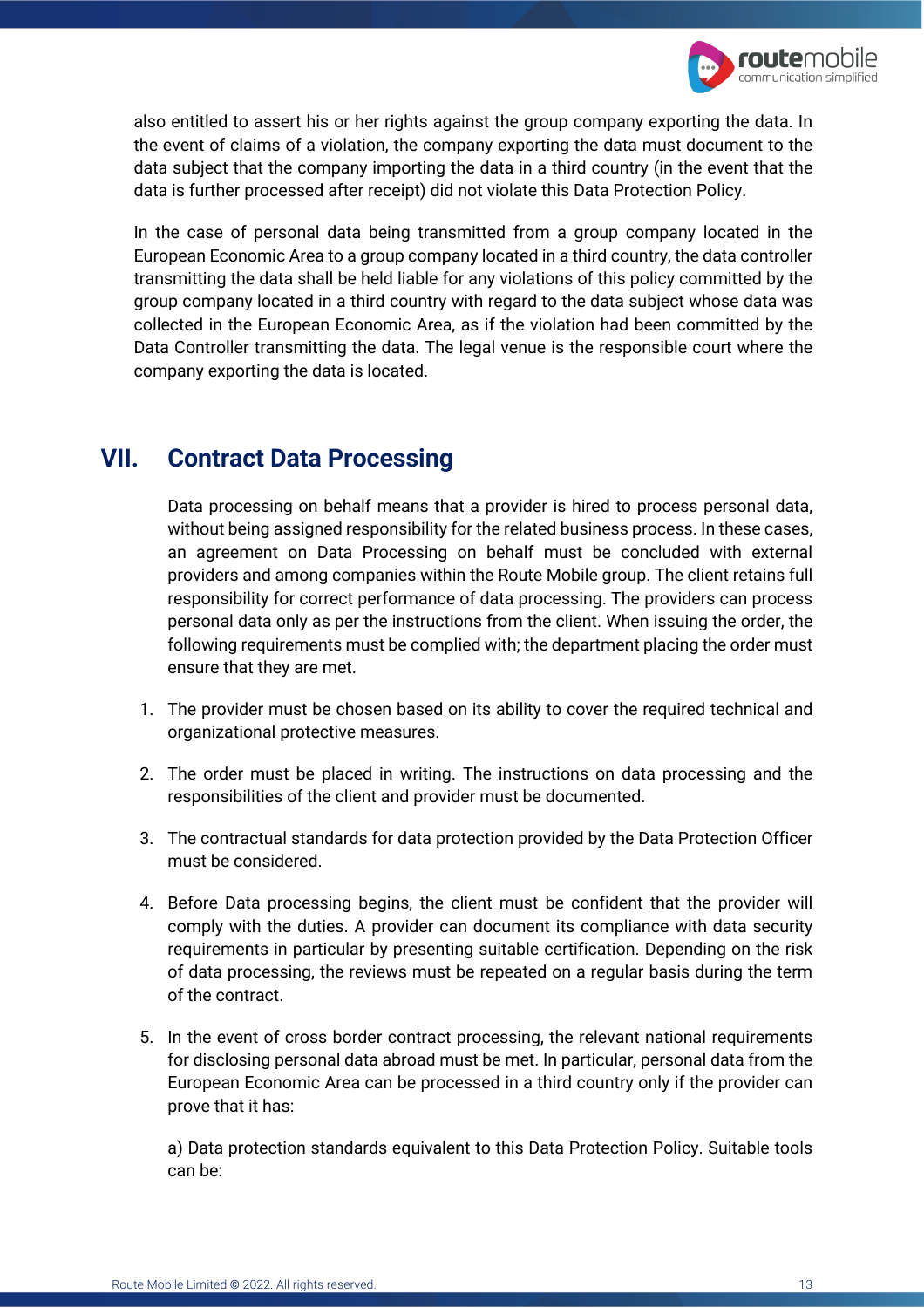

1. Agreements on EU standard contract clauses for contract processing in third countries with the provider and any subcontractors

2. Participation of the provider in a certification system accredited by the EU for the provision of a sufficient data protection level.

3. Acknowledgement of binding corporate rules of the provider to create a suitable level of data protection by the responsible supervisory authorities for data protection.

# **VIII. Rights of the Data Subject**

Every data subject has the following rights. Their assertion is to be handled immediately by the responsible unit and cannot pose any disadvantage to the data subject.

- 1. The data subject may request information on which personal data relating to him/her has been stored, how the data was collected, and for what purpose. If there are further rights to view the employers documents (e.g. personnel files) for the employment relationship under the relevant employment laws, these will remain unaffected.
- 2. If personal data is transmitted to third parties, information must be given about the identity of the recipient or the category of recipients.
- 3. If personal data is incorrect or incomplete, the data subject can demand that it be corrected or supplemented.
- 4. The data subject can object to the processing of his/her data for purposes of advertising or market/opinion research. The data must be blocked from these types of use.
- 5. The data subject may request his/her data to be deleted if the processing of such data has no legal basis, or if the legal basis has ceased to apply. The same applies if the purpose behind the data processing has lapsed or ceased to be applicable for other reasons. Existing retention periods and conflicting interests meriting protection must be observed.
- 6. The data subject generally has a right to object to his/her data being processed, and this must be taken into account if the protection of his/her interests take precedence over the interest of the data controller owing to a particular personal situation. This does not apply if a legal provision requires the data to be processed.

Additionally, every data subject can assert the rights under III. Para 2, IV, V, VI, IX, X and XIV Para.3 as a third party beneficiary if a company that has agreed to comply with the Data Protection Policy does not observe the requirements and violates the party's rights.

# **IX.Confidentiality of processing**

Personal data is subject to data secrecy. Any unauthorized collection, processing, or use of such data by employees is prohibited. Any data processing undertaken by an employee that he/she has not been authorized to carry out as a part of his/her legitimate duties is unauthorized. The "need to know" principle applies. Employees may have access to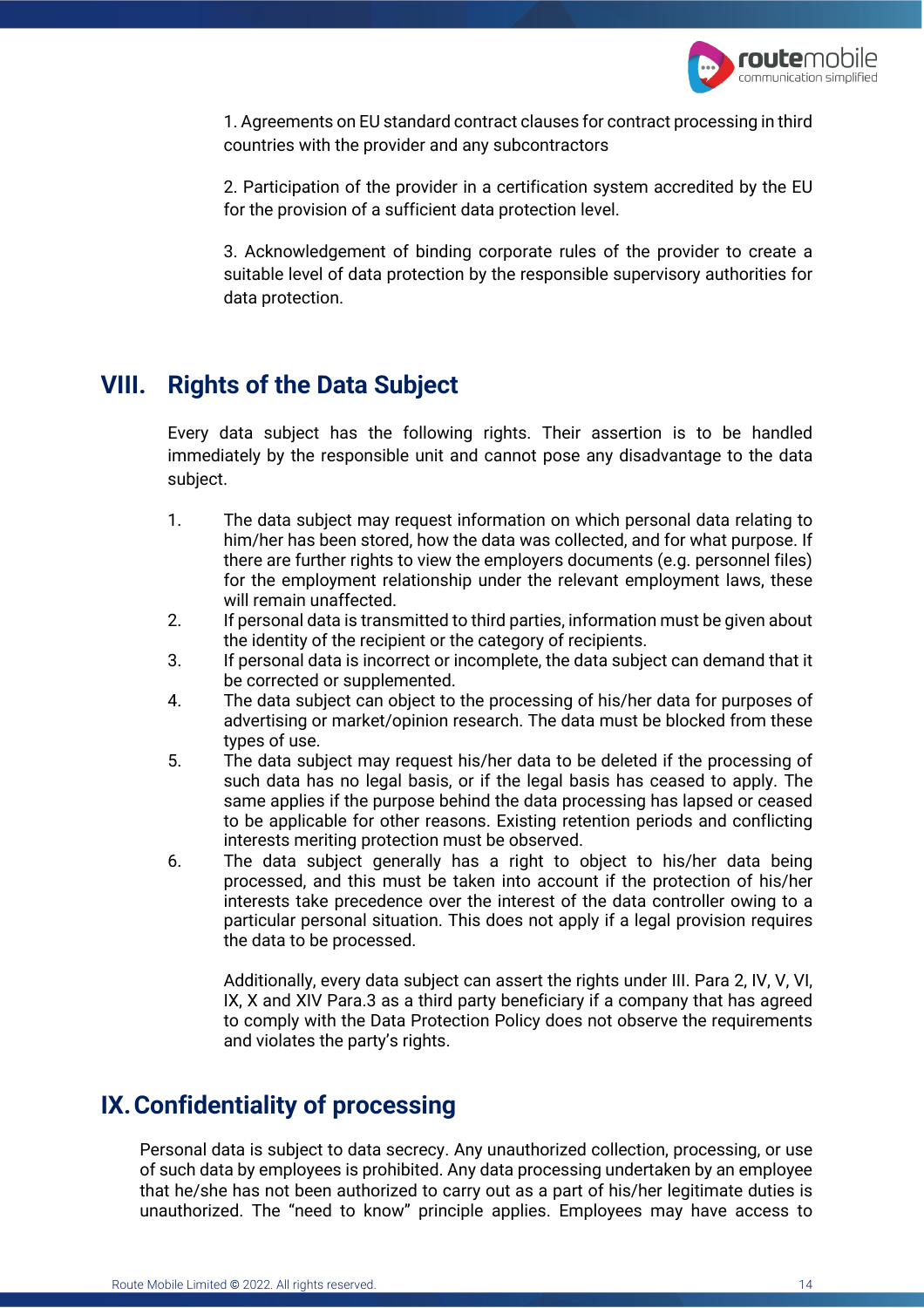

personal information only as is appropriate for the type and scope of the task in question. This requires a careful breakdown and separation, as well as implementation, of roles and responsibilities.

Employees are forbidden to use personal data for private or commercial purposes, to disclose it to unauthorized persons, or to make it available in any other way. Supervisors must inform their employees at the start of the employment relationship about the obligation to protect data secrecy. This obligation shall remain in force even after employment has ended.

# **X. Processing Security**

Personal data must be safeguarded from unauthorized access and unlawful processing or disclosure, as well as accidental loss, modification or destruction. This applies regardless of whether data is processed electronically or in paper form. Before the introduction of new methods of data processing, particularly new IT systems, technical and organizational measures to protect personal data must be defined and implemented. These measures must be based on the state of the art, the risks of processing, and the need to protect the data (determined by the process for information classification).

In particular, the responsible department can consult with its Information Security Officer (ISO) and Data Protection Coordinator. The technical and organizational measures for protecting personal data are part of Corporate Information Security Management and must be adjusted continuously to the technical developments and organizational changes.

RML has implemented the several Technical and Organizational measures including but not limited to the following:

#### **Physical access control**

RML will take proportionate measures to prevent unauthorized physical access to RML's premises and facilities holding Personal Data. Measures shall include:

- Procedural and/or physical access control systems
- Door locking or other electronic access control measures
- Alarm system, video/CCTV monitor or other surveillance facilities
- Logging of facility entries/exits
- ID, key or other access requirements

#### **Access control to systems**

RML will take proportionate measures to prevent unauthorized access to systems holding Personal Data. Measures shall include:

- Password procedures (including e.g. requirements to length or special characters, forced change of password on frequent basis etc.)
- Access to systems subject to approval from HR management or IT system administrators
- No access to systems for guest users or anonymous accounts
- Central management of system access
- Routines of manual lock when workstations are left unattended, and automatic lock within maximum 5 minutes
- Restrictions on use of removable media, such as memory sticks, CD/DVD disks or portable hard drives, and requirements of encryption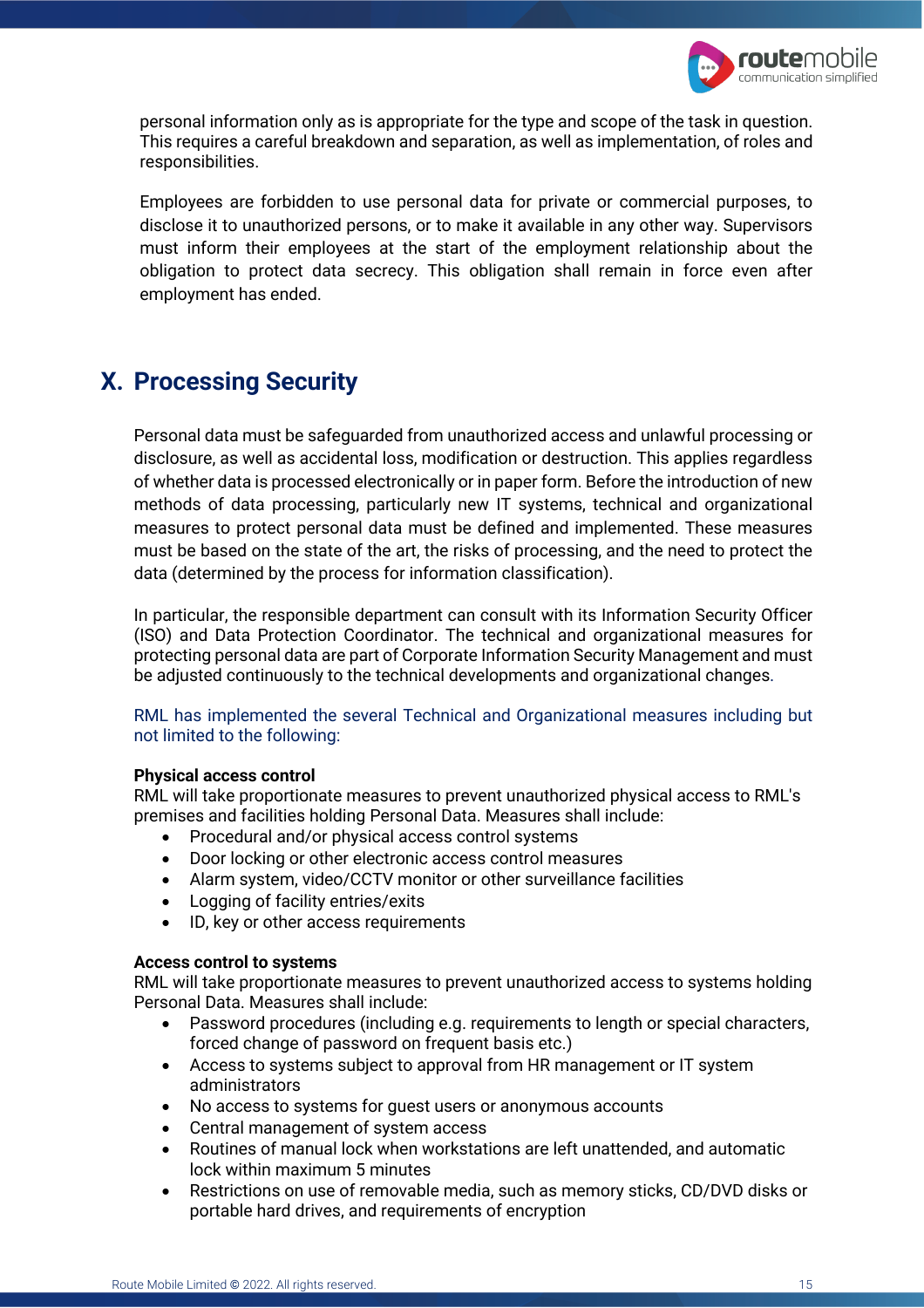

#### **Access control to data**

RML will take proportionate measures to prevent authorized users from accessing data beyond their authorized access rights, and to prevent the unauthorized access to or removal, modification or disclosure of Personal Data. Measures shall include:

- Differentiated access rights, defined according to duties
- Automated log of user access via IT systems

#### **Data entry control**

RML will take proportionate measures to check and establish whether and by whom Personal Data has been supplied in the systems, modified, or removed. Measures shall include:

- Differentiated access rights based on duties
- Automated log of user access, and frequent review of security logs to uncover and follow-up on any potential incidents
- Ensure that it is possible to verify and establish to which bodies Personal Data have been or may be transmitted or made available using data communication equipment
- Ensure that it is possible to verify and establish which Personal Data have been entered into data-processing systems, altered or deleted, and when and by whom the Personal Data have been input, altered or deleted

#### **Disclosure control**

RML will take proportionate measures to prevent unauthorized access, alteration or removal of Personal Data during transfer of the Personal Data. Measures shall include:

- Use of state-of-the-art encryption on all electronic transfer of Personal Data
- Encryption using a VPN for remote access, transport, and communication of Personal Data
- Audit trail of all data transfers
- Compulsory use of wholly owned private networks for Personal Data transfers

#### **Availability control**

RML will take proportionate measures to ensure that Personal Data are protected from accidental destruction or loss. Measures shall include:

- Frequent back-up of Personal Data
- Remote storage
- Use of anti-virus/firewall protection
- Monitoring of systems to detect virus etc.
- Ensure stored Personal Data cannot be corrupted by means of malfunctioning of the system
- Ensure that installed systems may, in the case of interruption, be restored
- Uninterruptible power supply (UPS)
- Business Continuity procedures

#### **Separation control**

RML will take proportionate measures to ensure that Personal Data collected for different purposes are processed separately. Measures shall include:

- Restrictions on access to Personal Data stored for different purposes based on duties
- Segregation of business IT systems

#### **Job/subcontractor control**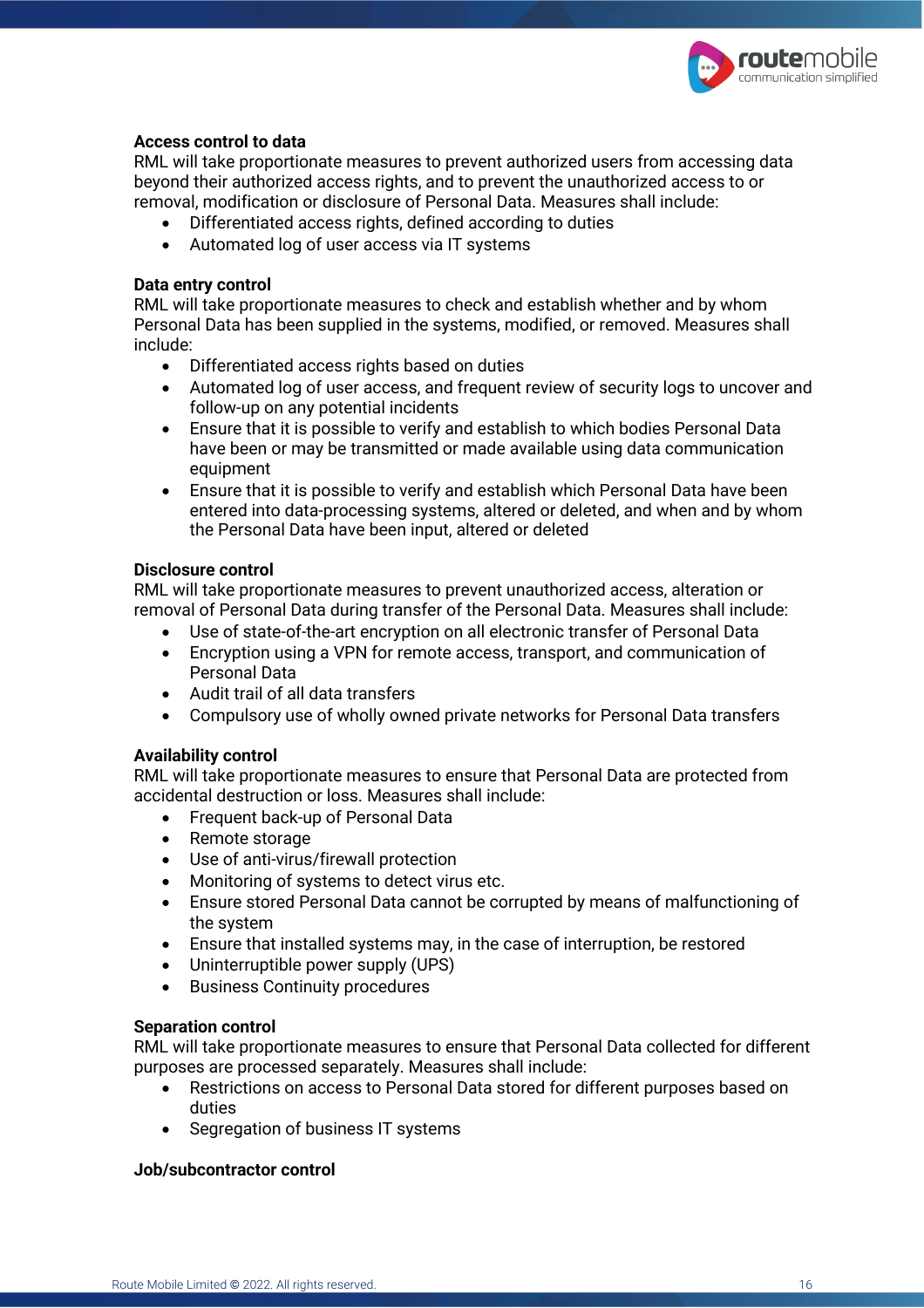

RML shall implement measures to ensure that, in the case of commissioned processing of Personal Data, the Personal Data is processed strictly in accordance with the Processor's instructions. Measures shall include:

- Unambiguous wording of contractual instructions
- Monitoring of contract performance

#### **Training and awareness**

RML shall ensure that all employees are aware of routines on security and confidentiality, through:

- Unambiguous regulations in employment contracts on confidentiality, security and compliance with internal routines
- Internal routines and courses on requirements of processing of Personal Data to create awareness

# **XI.Data Protection Control**

Compliance with the Data Protection Policy and the applicable data protection laws/GDPR is checked regularly with data protection/information security audits and other controls. The performance of these controls is the responsibility of the Data Protection Officer, the Data Protection Coordinators, and other company units that are part of the Privacy Team with audit rights or external auditors hired. The results of the data protection controls must be reported to the Data Protection Officer. Route Mobile must be informed of the primary results as part of the related reporting duties. On request, the results of the Data Protection controls will be made available to the responsible data protection authority. The responsible data protection authority can perform its own controls of compliance with the regulations of this policy, as permitted under national law.

## **XII. Data Protection Incidents**

All employees must inform their supervisor, Data Protection Coordinator or the Data Protection Officer immediately about cases of violations against this Data Protection Policy or other regulations on the protection of personal data (data protection incidents). The manager responsible for the function or the unit is required to inform the responsible Data Protection Coordinator or the Data Protection Officer immediately about the data protection incidents. Route Mobile is obligated to report these incidents to the supervisory authorities and to the affected individual within 72 hours of breach.

In case of:

- 1. Improper transmission of personal data to third parties
- 2. Improper access by third parties to personal data, or
- 3. Loss of personal data

The required company reports (Information Security Incident Management) must be made immediately so that any reporting duties under GDPR and national law can be complied with.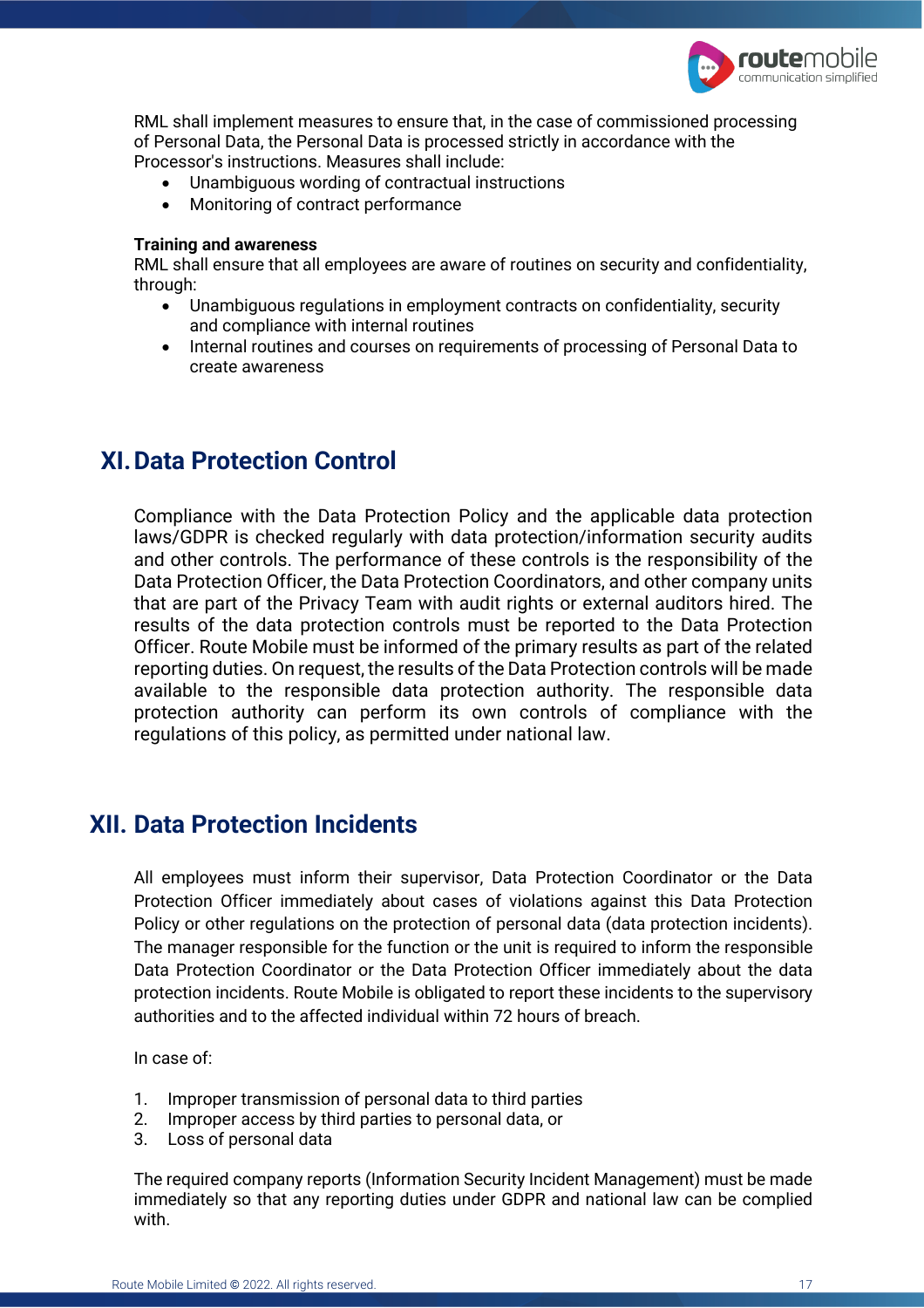

# **XIII. Responsibilities and Sanctions**

The executive bodies of Route Mobile and its group companies are responsible for data processing in their area of responsibility. Therefore, they are required to ensure that the legal requirements, and those contained in the Data Protection Policy, for data protection are met. Management staff are responsible for ensuring that organizational, HR and technical measures are in place so that any data processing is carried out in accordance with data protection. Compliance with these requirements is the responsibility of the relevant employees. If official agencies perform data protection controls, the Data Protection Officer must be informed immediately.

The relevant executive bodies must inform the Data Protection Officer as to the name of their Data Protection Coordinator. Organizationally speaking, in agreement with the Data Protection Officer, this task can be performed by a Data Protection Coordinator for multiple companies. The Data Protection Coordinators are the contact persons on site for data protection. They can perform checks and must familiarize employees with the content of the data protection policies. The relevant management is required to assist the Data Protection Officer and the Data Protection Coordinators with their efforts. The departments responsible for business processes and projects must inform the Data Protection Coordinators in good time about new processing of personal data. For data processing plans that may pose special risk to the individual rights of the data subjects, the Data Protection Officer must be informed before processing begins. This applies in particular to extremely sensitive personal data. The managers must ensure that their employees are sufficiently trained in data protection.

Improper processing of personal data, or other violation of the data protection laws, can be criminally prosecuted in many countries and result in claims for compensation of damage. Violations for which individual employees are responsible can even lead to sanctions.

# **XIV. Data Protection Officer**

The Data Protection Officer works towards compliance with GDPR and all applicable data protection laws. He is responsible for the Data Protection Policy and supervises its compliance. The Data Protection Officer is appointed by the Route Mobile Group CEO and Managing Director. Specific exceptions, if any, have to be agreed upon with the Data Protection Officer.

The Data Protection Coordinators shall promptly inform the Data Protection Officer of any data protection risks.

Any data subject may approach the Data Protection Officer, or the relevant Data Protection Coordinator, at any time to raise concerns, ask questions, request information or make complaints relating to data protection or data security issues. If requested, concerns and complaints will be handled confidentially.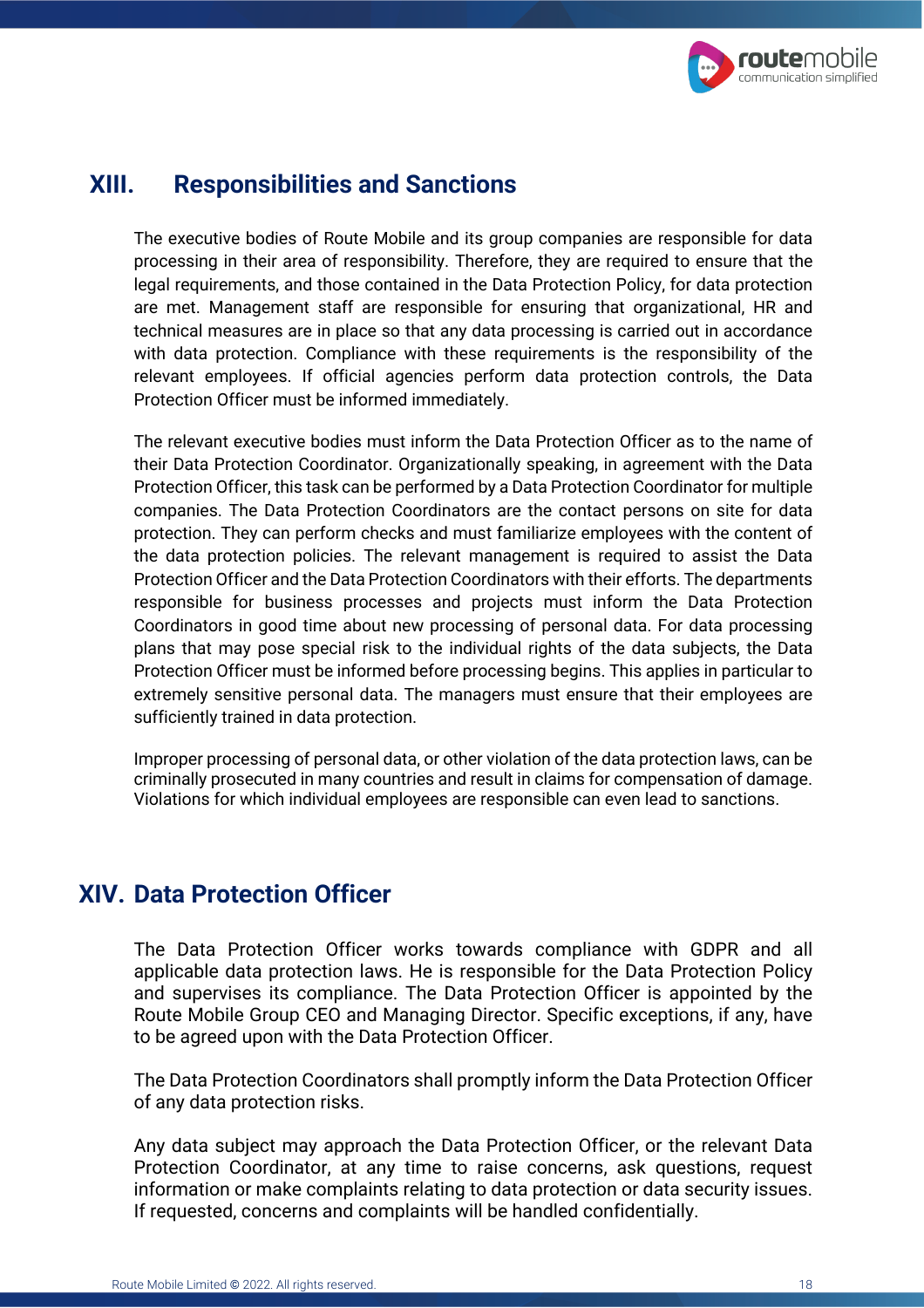

If the Data Protection Coordinator in question cannot resolve a complaint or remedy a breach of policy for data protection, the Data Protection Officer must be consulted immediately. Decisions made by the Data Protection Officer to remedy Data Protection breaches must be upheld by the management of the company in question. Inquiries by supervisory authorities must always be reported to the Data Protection Officer.

Contact Details for the Data Protection Officer and staff are as follows: Mr. Sammy Mamdani (dpo@routemobile.com) Route Mobile Limited 4th Dimension, 3rd Floor, Mind Space, Malad (West), Mumbai – 400064

# **XV. Definitions**

- 1. Data is anonymized if personal identity can never be traced by anyone, or if the personal identity could be recreated only with an unreasonable amount of time, expense and labour.
- 2. Consent is the voluntary, legally binding agreement to data processing.
- 3. Data Protection Incidents are all events where there is justified suspicion that personal data is being illegally captured, collected, modified, copied, transmitted or used. This can pertain to actions by third parties or employees.
- 4. Data subject under this Data Protection Policy is any natural person whose data can be processed. In some countries, legal entities can be data subject as well.
- 5. Highly sensitive data is data about racial and ethnic origin, political opinions, religious or philosophical beliefs, union membership or the health and sexual life of the data subject. Under national law, further data categories can be considered highly sensitive or the content of the data categories can be structured differently. Moreover, data that relates to a crime can often be processed only under special requirements.
- 6. Personal data is all information about certain or definable natural persons. A person is defined for instance if the personal relationship can be determined using a combination of information with even incidental additional knowledge.
- 7. Processing personal data means any process, with or without the use of automated systems, to collect, store, organize, retain, modify, query, use, forward, transmit, disseminate or combine and compare data. This also includes disposing of, deleting and blocking data and data storage media.
- 8. Processing personal data is required if the permitted purpose or justified interest could not be achieved without the personal data, or only with exceptionally high expense.
- 9. Data Controller is the legally independent company whose business activity initiates the relevant processing measure.
- 10. Third parties are anyone apart from the data subject and the Data Controller.

11. Transmission is all disclosure of protected data by the responsible entity to third parties.